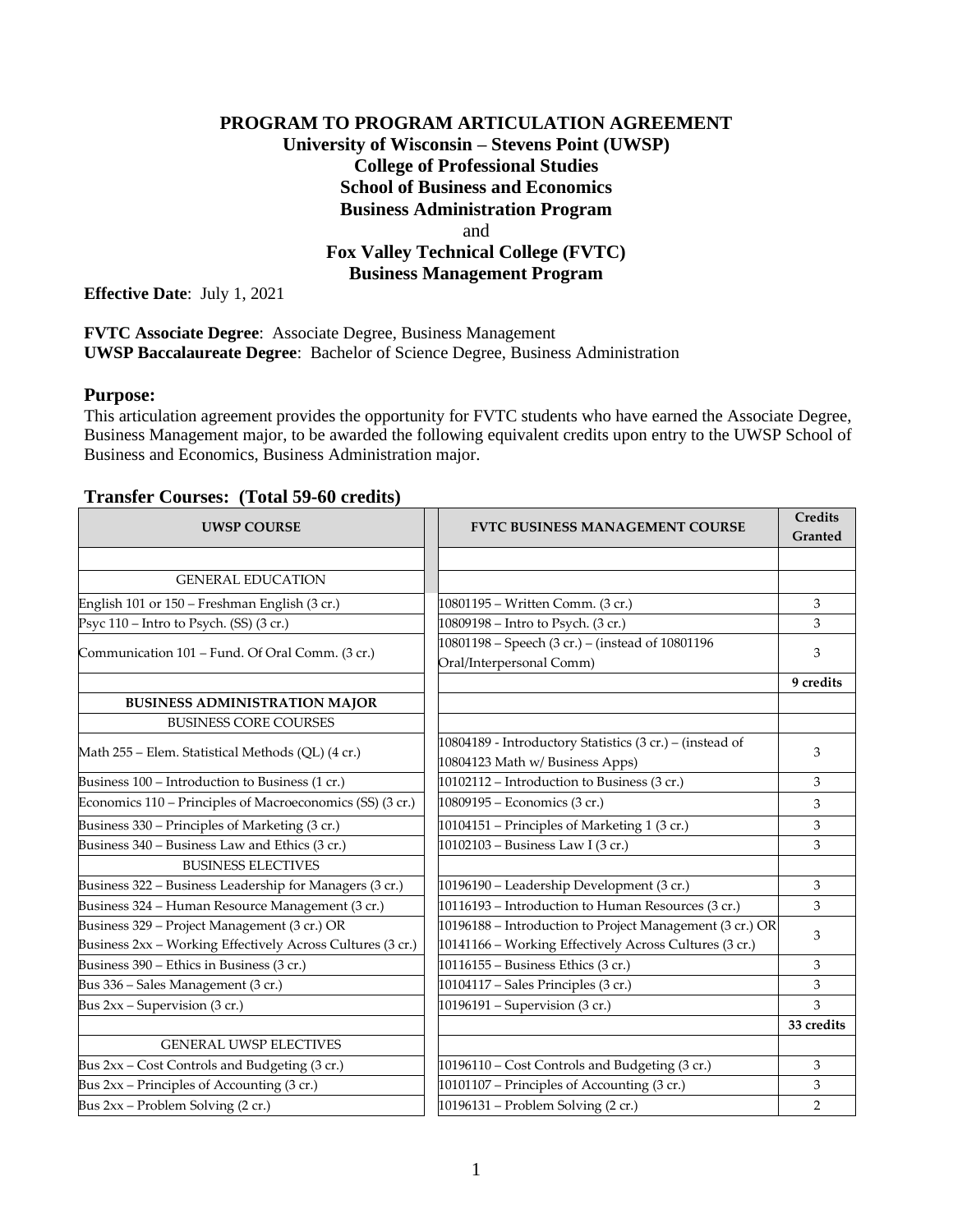| Bus 2xx - Effective Business Practice (3 cr.) OR       | 10106118 – Effective Business Practice (3 cr.) OR       | $2 - 3$       |
|--------------------------------------------------------|---------------------------------------------------------|---------------|
| Bus 2xx – Contemporary Business Issues (3 cr.)         | 10196108 - Contemporary Business Issues (3 cr.)         |               |
| Bus 2xx – Business Presentation Techniques (3 cr.) OR  | 10106178 – Business Presentation Techniques (3 cr.) OR  |               |
| Bus $2xx$ – Lean Tools $(2 \text{ cr.})$ OR            | 10623195 – Lean Tools (2 cr.) OR                        |               |
| Bus 2xx - Business Relationship Development (2 cr.) OR | 10106160 - Business Relationship Development (2 cr.) OR |               |
| Bus $2xx$ – Global Leadership & Prof. Develop. (3 cr.) | 10140164 – Global Leadership & Prof. Develop. (3 cr.)   |               |
| Bus $1xx$ – Spreadsheets (1 cr.)                       | 10101145 - Beginning Spreadsheets (1 cr.)               |               |
| Bus 1xx – MS Office Introduction (2 cr.)               | 10103120 - MS Office Suite Introduction (2 cr.)         |               |
| Bus $1xx$ – Microsoft Outlook $(1 \text{ cr.})$        | $10106111$ – Microsoft Outlook (1 cr.)                  |               |
|                                                        |                                                         | 17-18 credits |
|                                                        |                                                         |               |
|                                                        | TOTAL TRANSFERRED CREDITS                               | 59-60         |

#### **REQUIRED COURSES: (Total 65-74 credits)**

The following coursework will be required to obtain the Bachelor of Science in Business Administration:

| <b>UWSP REQUIREMENT</b>                              | <b>UWSP COURSE</b>                                    | Credits        |
|------------------------------------------------------|-------------------------------------------------------|----------------|
|                                                      |                                                       |                |
| <b>GENERAL EDUCATION</b>                             |                                                       |                |
| <b>Written Communication</b>                         | English 202 - Sophomore English                       | 3              |
| Wellness                                             | Choose from designated classes                        | $\mathbf{1}$   |
| Arts (ART)                                           | Choose from designated classes                        | 3              |
| Historical Perspectives (HP)                         | Choose from designated classes                        | 3              |
| Humanities (HU)                                      | Choose from designated classes                        | 3              |
| Natural Sciences (NS)                                | Choose from designated classes                        | 3              |
| Additional ART/HU/HP/NS                              | Choose from designated classes                        | 3              |
| Global Awareness (GA)                                | Can be satisfied with above classwork                 | $0 - 3$        |
| Environmental Responsibility (ER)                    | Can be satisfied with above classwork                 | $0 - 3$        |
| U.S. Diversity (USD)                                 | Can be satisfied with above classwork                 | $0 - 3$        |
|                                                      |                                                       | 19-28 credits  |
| <b>BUSINESS ADMINISTRATION MAJOR</b>                 |                                                       |                |
| <b>BUSINESS CORE COURSES</b>                         |                                                       |                |
| Math for Social Sciences or Applied Calculus         | Math 109 or 111*                                      | $\overline{4}$ |
| Principles of Microeconomics (SS)                    | Econ 111                                              | 3              |
| Introduction to Financial Accounting                 | Acct 210                                              | 3              |
| Introduction to Managerial Accounting                | Acct 211                                              | 3              |
| Written Communication for the Business Professional  | <b>Bus 300</b>                                        | 3              |
| Oral Communication for the Business Professional     | <b>Bus 301</b>                                        | 3              |
| Organizational Behavior                              | <b>Bus 325</b>                                        | 3              |
| Principles of Finance                                | <b>Bus 350</b>                                        | 3              |
| Principles of Production                             | <b>Bus 360</b>                                        | 3              |
| Management Information Systems                       | <b>Bus 370</b>                                        | 3              |
| Principles of Business Analytics                     | <b>Bus 380</b>                                        | 3              |
| Internship (EL)                                      | <b>Bus 497</b>                                        | 3              |
| Management Capstone                                  | <b>Bus 480</b>                                        | 3              |
| <b>GENERAL BUSINESS ELECTIVES</b>                    |                                                       |                |
| Choose from 200-400 level ACCT, BUS, or ECON courses | See course catalog and semester timetable for options | 3              |
| Choose from 200-400 level ACCT, BUS, or ECON courses | See course catalog and semester timetable for options | 3              |
|                                                      |                                                       | 46 credits     |
|                                                      |                                                       |                |
|                                                      | TOTAL REMAINING CREDITS                               | 65-74          |